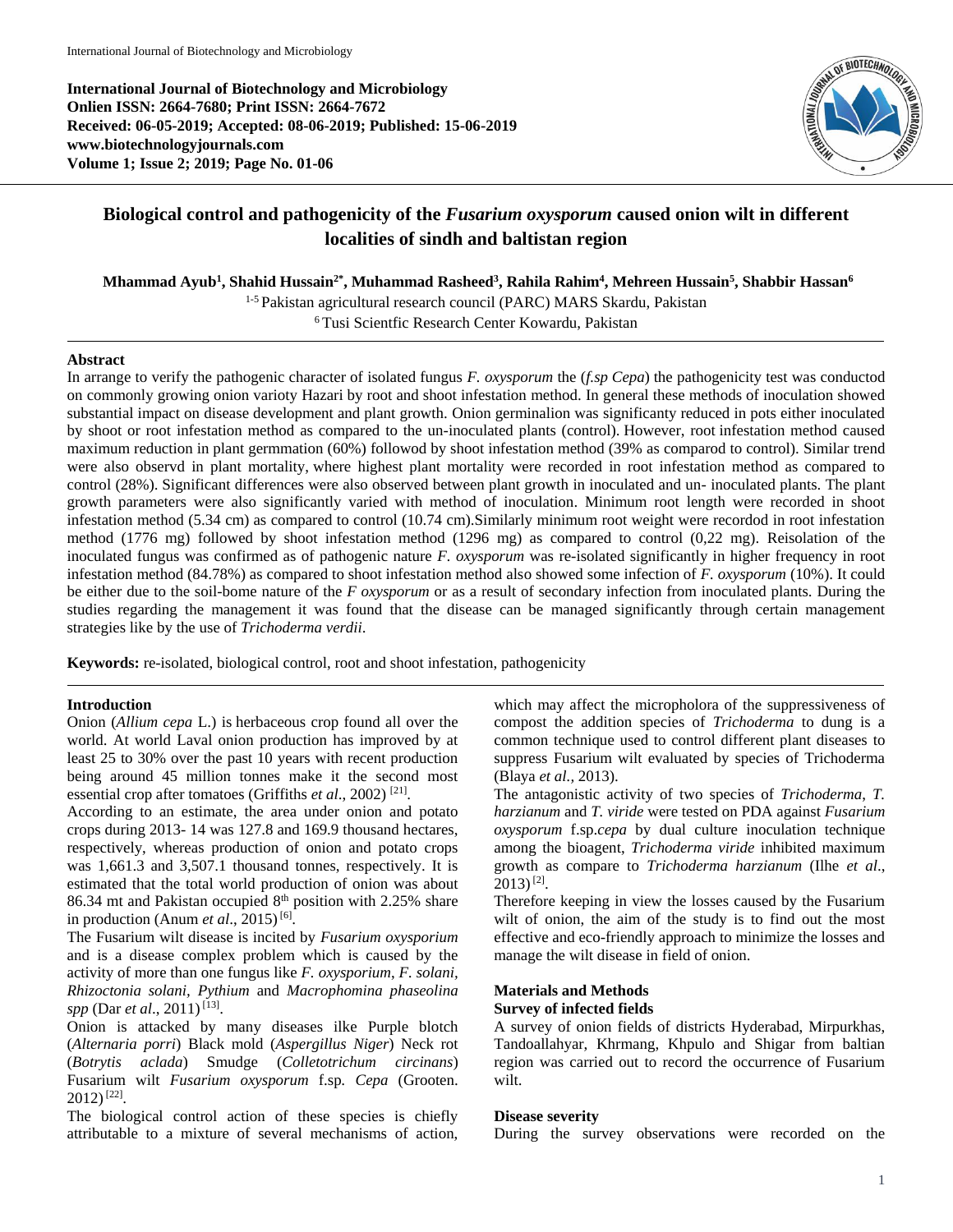incidence of the Fusarium wilt of onion fields. The Disease in severity of the disease was calculated according to the disease incidence formula.

Disease severity (%)  $\frac{\text{No. of wild plants}}{\text{Total No. of plants}}$  x 100

#### **Isolation and identification of the disease causing fungus**

Samples were taken from infected shoots, bulbs, and roots of infect onions. Collected samples were then bring to the laboratory for isolation and identification process as described by Pathak, (1987)<sup>[38]</sup>, where, the samples were first surface sterilized twice with distilled sterilized water and then were treated with 0.5% NaOCl (Sodium hypochlorite) for 2 minutes. After surface sterilization the samples were dried on sterilized blotter papers and placed in pettriplates containing sterilized potato dextrose agar medium. All the petridishes were incubated at  $25 \pm 10$ °C for about seven days. After seven days of inoculation the fungi isolated, were then identified with the help of keys for identification of fungi by Nelson *et*   $al.,$ (1983)<sup>[37]</sup> and with the help of characteristics of fungi mentioned in the book "The Isolation and Identification of Fungi" by Frank. M. Dugan (2005)<sup>[18]</sup>.

# **Identification of** *Fusarium* **spp**

*Fusarium* spp. isolated from infected tissues of roots and shoots were then identified by studying their colony characteristics and conidial morphology using the keys described by Nelson *et al.* (1983) [37] and with the help of characteristics of fungi mentioned in the book "The Isolation and Identification of Fungi" by Frank. M. Dugan.

## **General characteristics of** *Fusarium oxysporum*

Mycelium appeared just like yellow, reddish-brown or blueblack in color. Macroconidia short, straight, or 40-75 x 25.5-5 micron and long 5-8 septate. Microconidia consisit of 1-3 septate, with a short beak and 22-48 x 3.4 microns (Salam *et al*., 2015).

#### **Biological control**

This study was conducted to assess the efficacy bio-control agent *Trichoderma verdii* against *Fusarium oxysporum* f.sp *Cepa,* by using dual culture method as described by Bahareh et al. (2016)<sup>[8]</sup>. The five millimeter diameter mycelial colony disc of test antagonist *Trichoderma verdii* was taken from seven days old culture this was paired against same sized mycelial disc of *Fusarium oxysporum* at opposed ends of pettri plates. The pettri plates were incubated at the  $25+2$  °C temperature for eight days to observe the colony grow inhibition percentage of the pathogen was calculated as explained by Anupama  $(2015)$ <sup>[7]</sup>. The inhibition growth of *Fusarium oxysporum* in the presence of *Trichoderma verdii* was calculated over control. The growth inhibition was calculated by following formula:

(RI-R2) x100

Where,

R1= Redial mycelial colony dual pathogen in control.

R2= Redial mycelial colony growth of pathogen in dual culture experiment with antagonists.

#### **Pathogenicity Test of the Fungus**

The Pathogenicity Test of most predominant fungus *Fusarium oxysporum* was done by mixing of the fresh inoculums of the fungus with 1kg of sterilized soil in pots. Thirty onion plants sown in pots containing infested and un-infested soil. The data was recorded on number of healthy and infected plants and disease incidence severity and disease mortality after 35 days. The experiment was conducted in completely randomized block design (RCBD), with 3 treatments and 3 replications.

#### **Conidial suspension**

For injection, condial solusion was ready from 2 weeks old culture of *Fusarum oxysporum*. Clean water was added in each culture plate of the test fungus order to harvest fungus conidia; the culture was gently rubbed with spatula. The spore solution was collect in an uncontaminated glass beaker and strained through muslin cloth. Conidial concentration (conidia/ml) were determined with the help of hemocytometer and adjusted by adding water.

### **Root Infestation Method**

An onion root was dipped in 100 ml of spore suspension for five minutes. The un- infested onion plants were used as control. Five seedlings of both infested and un-infested control plants were grown per pot (containing 2 kg /per pot). Four replications of every inoculated and un-inoculated were carry out. These pots were kept in unwrap air and watered as per requirement. After 35 days of sowing, the plants were uprooted carefully. The data were recorded plant mortality, plant growth and root infection.

#### **Shoot Infestation Method**

The already prepared fungal suspension iject in shoots of onion two kg soil was filled in each earthen pot. Three plants were sown in each infested and un-infested (control pots). The experiment was arranged as Randomized complete Block Design with three replications. These pots were kept in open air and watered as prequirement. Later than 45 days of sow, the plants were uprooted cautiously. The statistics were recorded on, i, e mortality and plant growth.

#### **Re-isolation of the inoculated fungus**

Re-isolation was made from inoculated and uninoculated plants. For this principle, the roots and shoots of the plant was washed carefully with tap water and cut into small pieces after surface sterilization with alchohal solution, pieces were placed on PDA plates. The recovery of inoculated fungus was recorded and disease percent was calculated with the help of following formula:

Infection % =  $\frac{NO. Of$  spp colonized by the fungus  $x 100$ <br>Tot no. of sp. studied

#### **Results**

#### **1. Survey of different onion fields**

A Survey of different onion fields of district Hyderabad, Tandolayar and Mirpurkhas, Kharmang Shigar and Khapulo was carried out to observe the incidence of Fusarium wilt in the onion fields of these districts. During the survey it was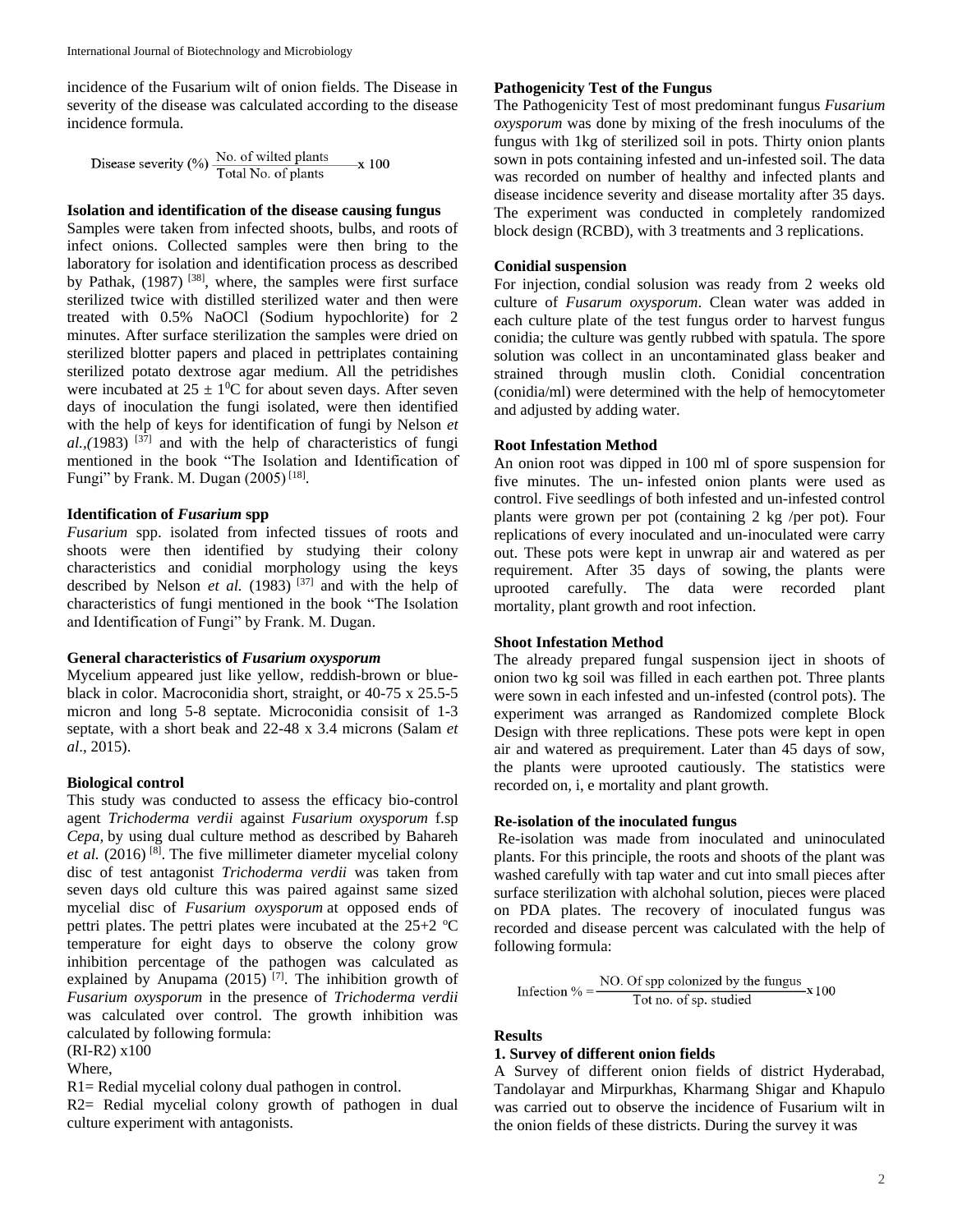observed that almost all the onion fields were suffering from some severe diseases like, Purple blotch *Alternaria porri*, *Aspergillus niger*, Neck rot (*Botrytis aclada*) Smudge (*Colletotrichum circinans*) Fusarium wilt *Fusarium oxysporum* f.sp*. Cepa*. Blue mold (*Penicillium spp*) Downy mildew (*Peronospora destructor*) Onion smut (*Urocystis cepulae*) (Grooten, 2012) [22]. Fusarium basal rot *(Fusarium oxysporum).* Among all of them, the Fusarium wilt was found most dominating disease throughout all the onion fields visited. The maximum disease incidence was recorded from Hyderabad (60.0%) whereas, the disease incidence in district Mirpurkhas was bit low as compared to district Tando Layar, maximum incidence of Fusarium wilt recorded from district Hyderabad was (60.0%) (Table.1).

# **2. Isolation and identification of the fungus causing Fusarium wilt of onion**

The collected infected specimens were then brought to laboratory for isolation and identification process of the fungus caused. The isolation and identification process reveals the association of different kinds of the pathogens with the

wilted parts of the Onion shoots. Among all the isolated fungi, *Fusarium oxysporum* remains most frequent and pre-dominant fungus and was recognized on the bases of their siz and shaps mentioned in the book "identification of the fungi" written by Frank M. Dugan (2005)<sup>[18]</sup> and with the help of electronic microscope, help from the senior Professors of the department was also taken in this regard.

# **Evaluvation of** *Trichoderma verdii* **against** *Fusarium oxysporum in vitro* **conditions.**

*Trichoderma verdii* was tested *in-vitro* conditions against *Fusarium oxysporum* f.sp *Cepa,* for this purpose dual-culture method was used and both the fungus the *Trichoderma verdii* and *Fusarium oxysporum* were placed in same plates at opposed from each other *Trichoderma verdii* extensively reduced the mycelia colony growth of *Fusarium oxysporum* at (P< 0.05) In the dual- culture the growth of *Trichoderma verdii* was proved (48mm) and *Fusarium oxysporum* (23mm) compared to control *Trichoderma verdii* (84 mm) and control *Fusarium oxysporum* (86mm).

| Table 1: Disease incidence of Fusarium wilt of Onion fields in three districts of Sindh during servay. |  |
|--------------------------------------------------------------------------------------------------------|--|
|--------------------------------------------------------------------------------------------------------|--|

| Locality          |    | No. Of Fields visited Samples taken/per Fields Diseased Healthy | <b>Samples studied</b> |    |              |            |
|-------------------|----|-----------------------------------------------------------------|------------------------|----|--------------|------------|
|                   |    |                                                                 |                        |    | <b>Total</b> | Severity % |
| <b>Mirpurkhas</b> | 04 | 25                                                              | 45                     | 55 | 100          | 45.00      |
| Hyderabad         | 04 | 25                                                              | 60                     | 40 | 100          | 60.00      |
| Tando Lavar       | 04 | 25                                                              | 48                     | 52 | 100          | 48.00      |
| Kharmang          | 04 | 25                                                              | 30                     | 40 | 100          | 30.00      |
| Shigar            | 04 | 25                                                              | 30                     | 70 | 100          | 30.00      |
| Khapulo           | 04 | 25                                                              | 40                     | 45 | 100          | 40.00      |



**Graph 1:** Highest Disease incidence of Fusarium wilted fields in three districts during servay.

# **Pathogenicity of fusarium wilt**

In arrange to verify the pathogenic character of isolated fungus *Fusaruim oxysporum* the *f.sp*, *cepa*) the pathogenicity test was conductod on commonly growing onion varioty Hazari by root and shoot infestation method.In general these methods of inoculation showed substantial impact on disease development and plant growth.

Onion germinalion was significanty reduced in pots either inoculated by shoot or root infestation method as compared to the un-inoculated plants (control). However, root infestation method caused maximum reduction in plant germmation (60%) followod by shoot infestation method (39% as comparod to control) (Fig 1). Similar trend were also observd in plant mortality, where highest plant mortality were recorded in root infestation method as compared to control (28%).

Significant differences were also observed between plant growth in inoculated and un- inoculated plants. The plant growth parameters were also significantly varied with method of inoculation. Minimum root length were recorded in shoot infestation method (5.34 cm) as compared to control (10.74 cm) (Fig. 2),

Similarly minimum root weight were recordod in root infestation method (1776 mg) followed by shoot infestation method (1296 mg) as compared to control (0,22 mg) (Fig 4).

Reisolation of the inoculated fungus was confirmed as of pathogenic nature *F. oxysporum* was re-isolated significantly in higher frequency in root infestation method (84.78%) as compared to shoot infestation method also showed some infection of *F. oxysporum* (10%). It could be either due to the soil-bome nature of the *F oxysporum* or as a result of secondary infection from inoculated plants.



**Graph 4:** Showing Disease mortality of onions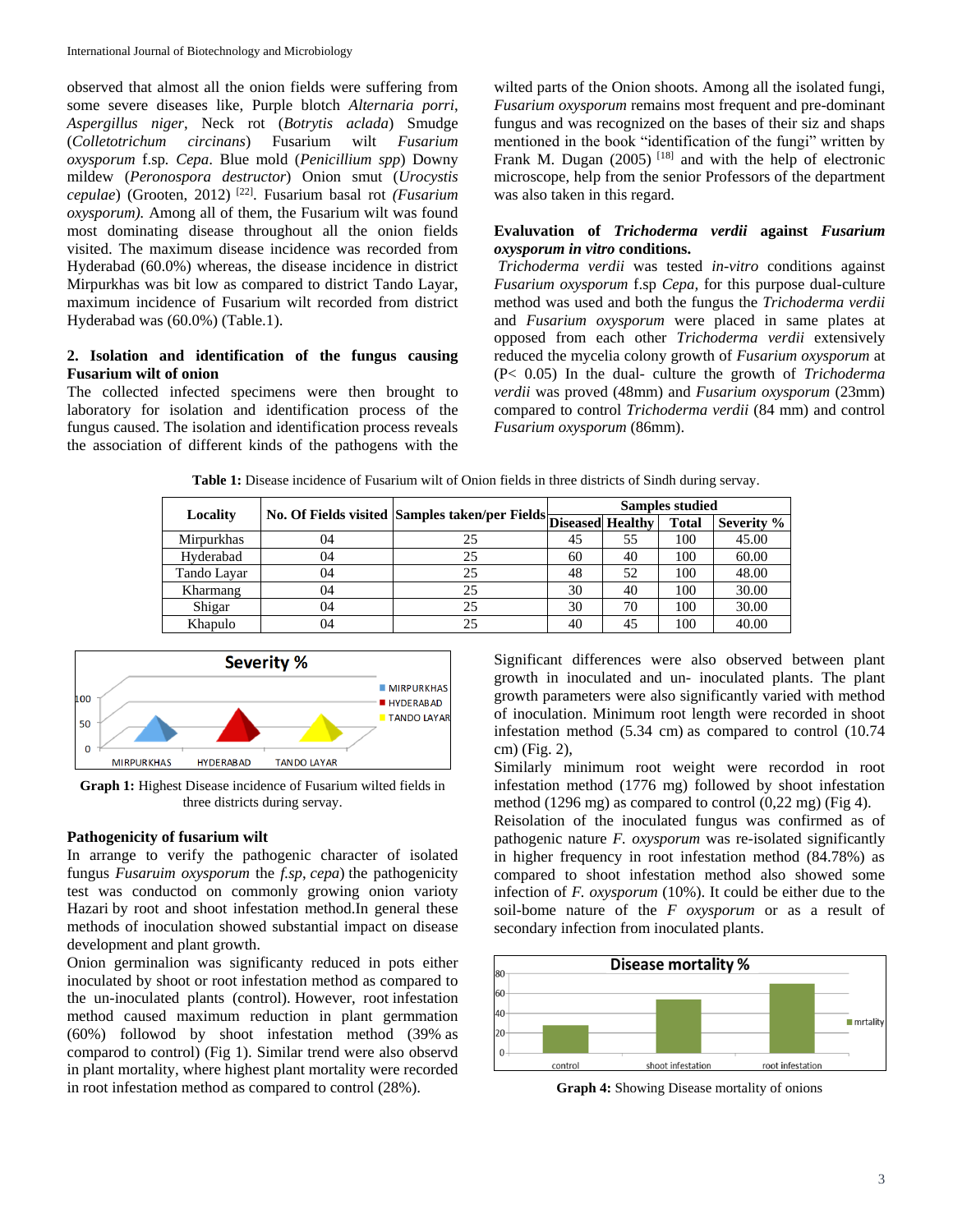

**Graph 5:** showing root length of onions



Effect of *Fusarium oxysporum* on (1) disease mortality and (2) Root length of onion plant **Graph 6:** Showing Disease infection of onions



**Graph 7:** Showing root weight of onions



Effect of *Fusarium oxysporum* on (1) disease Infection %and (2) Root weight of onion plant



**Fig 1:** Photograph showing the survey of different infected onion firlds of Fusarium wilt.



(A) District Hyderabad (Tandojam) Tando alyar District Mirpurkhas



**Fig 2:** the pure culture the fungus *Fusarium oxysporum* after 8 days of inoculation

#### **Discussion**

Fusarium wilt is most serious and devastating disease of onion field throughout the world including Pakistan especially in Sindh province district Hyderabad, which causes serious losses to young plants and may lead to their death. So, therefore keeping in view the incidence and the losses caused by the disease in onion field, the survey of three, districts of Sindh, e.g. Hyderabad, Tandolayar and Mirpurkhas was carried out to record the incidence of the disease in different onion fields of these three districts. During the survey it was observed that the Fusarium wilt of onion was found frequently in all the onion fields of the three districts with more or less incidence. The maximum incidence was recorded from Hyderabad district (60.0%) whereas, the incidence of the disease from the Mirpurkhas district was recorded up to (45.0%).These studies were investigated by Wrather and Phipps,  $(2002)$ <sup>[53]</sup> and Montomery,  $(2009)$ <sup>[36]</sup>, who found 50-70% and 9.4 % infection on cotton due to *Fusarium spp*. Moreover Khanzada et al., (2004) <sup>[10]</sup> reported 60% mango decline intensity due to soil borne microflora accompanied with *Fusarium oxysporum* also.

The pathogenicity and chemical control of fungal agents of wilt disease in onion were investigetad fungal agents of wilt disease, *F. oxysporum*. 42.9I% and 53.55 %, *Botrytis allii* Munn 23.88% and 10.07 % *Fusarium acuminatum (Ellis) Everh*. 16.05 % and 10.82 % were determined both in onion roots and bulbs respectively (Ozer, 1995).

In our studies, isolation and identification of the collected diseased specimens showed the association of three fungi i-e., *Fusarium oxysporum, Aspergillus Niger*, *Botrytis* from rotted roots and shoot tissues. Among them *Fusarium oxysporum*  was found in highest frequency from all the associated fungi. The isolated fungi were then identified on the basis of morphological characteristics and color of the colonies of fungi. The identification was also done with help of taxonomical keys discribed by Nelson *et al.,* (1983) [37] and with help of a hand book" isolation and identification of fungi" written by Frank. M. Dugan  $(2005)$ <sup>[18]</sup>. These results are in link with the studies of Grooten  $(2012)$   $[22]$  isolated 3 different species of fungal microbes from roots and shoots of diseased onion plant and found that the *Fusarium oxysporum* were frequently associated with fields of onion.

Keeping in view onions has a great economic importance, its export value losses caused by the Fusarium wilt, different management practices like botanical, and biological were carried out under *in-vitro* conditions against the *Fusarium oxysporum* to find out the most effective eco-friendly cost effective and easily available control measure to manage the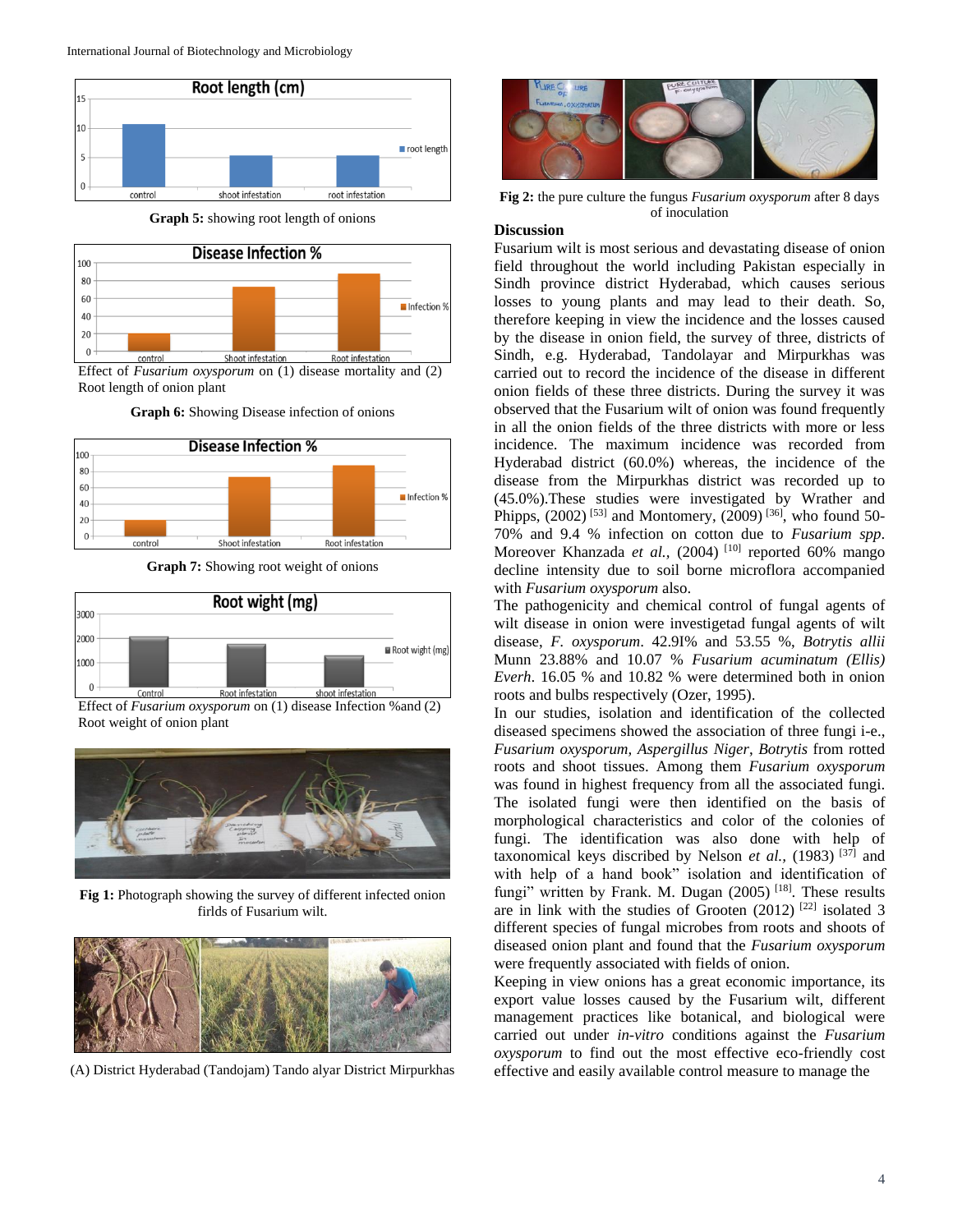Fusarium wilt disease of onion Behrani (2015)<sup>[10]</sup>.

Bio-control agent was tested *in-vitro* conditions against *Fusarium oxysporum* f.sp *Cepa,* In the dual- culture the growth of *Trichoderma verdii* was proved (48mm) and *Fusarium oxysporum* (23mm) compared to control *Trichoderma verdii* (84 mm) and control *Fusarium oxysporum*  (86mm).

The biocontrol agents *Trichoderma* sp were positive as substitute to chemical control of the onion basal rot and to better growth and yield of onion and inhibtted the calony growth of *Fusarium oxysporum* (Malathi, 2015)<sup>[34]</sup>.

### **Conclusions**

The present studies were conducted to report the disease incidence pathogenicity and biological control of Fusarium wilt disease of onion fields in three districts of Sindh namely Hyderabad Tandoalyar and Mirpurkhas to find out the more effective measures to manage the onion wilt disease. Our studies showed that Fusarium wilt disease of onion is one of the major serious threats to onion fields in sindh region as compare to GB. During the studies regarding the management it was found that the disease can be managed significantly through certain management strategies like by the use of *Trichoderma verdii*.

# **Suggestions and Recomendation**

Keeping in view the results of present research work, it is suggested *Trichoderma verdii* should be recommended against this disease. Fungicides are hazardous for human health and there is problem of resistance against fungicides, so alternative control is needed, for this purpose *Trichoderma verdii* could be used. These studies also showed that the disease can also be control through botanical extracts and Bilological control like *Trichoderma verdii*.

# **Acknowledgement**

This investigation is supported by financial grant received from Pakistan Agricultural Research Council under Agricultural Linkages Programme (ALP) and Tusi Scientfic Research Center Kowardu, Pakistan, which is gratefully acknowledged. Authers are also thankfull to Tusi Education System, Kowardu, Pakistan for support in conducting this research.

### **References**

- 1. Abdelrahman Abdel-Motaal, El-Sayed Jogaiah, Shigyo Tran. Dissection of *Trichoderma longibrachiatum*induced defense in onion (*Allium cepa* L.) against *Fusarium oxysporum* f. sp. *cepa* by target metabolite profiling. 2016; 246(128):38.
- 2. Adongo CK Kwoseh, Moses. Storage rot fungi and seedborne pathogens of onion, Journal of Science and Technology (Ghana), 2015, 35(2).
- 3. Agrios GN. Plant Pathology, 3rd. ed. Academic press, In: New York, 1988, 803pp.
- 4. Agrios George N. Plant pathology. 5th edi. Amsterdam: Elsevier Academic, 522. From Wikipedia, the free encyclopedia, 2005.
- 5. Al Adawi AO, Deadman ML, Al Rawahi AK, Khan AJ, Al Maqbali YM. *Diplodia theobromae* associated with

sudden decline of mango in the sultanate of Oman. Plant Pathology. 2003; 52:419-419.

- 6. Anum Fatima, Saleem Abid, Sobia Naheed. Trends in wholesale prices of onion and potato in major markets of pakistan: a time series analysis, Pakistan J Agric. Res. 2015; 2(8):2.
- 7. Anupama Sonawane, Manali Mahajan, Sonali Renake. Antifungal Activity of a Fungal Isolates against Pomegranate Wilt Pathogen Fusarium. Int. J Curr. Microbiol. App. Sci. 2015; 2:48-57.
- 8. Bahareh Ghanbarzadeh, Naser Safaie, Ebrahim Mohammadi, Younes Rezaee Danesh, Fatemeh Khelghatibana. Biological control of *Fusarium* basal rot of onion using *Trichoderma harzianum* and Glomus mosseae, J Crop Prot. 2016; 5(3):359-368.
- 9. Bayaa B, Erskine W, Khoury L. Survey of wilt damage on lentils in northwest, Arab J pl. prot. 1986; l:l19-11g.
- 10. Behrani RN, Syed MA, Abro MM Jiskani, Khanzada. 2015. Pathogenicity and chemical control of basal rot of onion caused by F*usarium oxysporum* f. sp. *Cepa,* Pak. J. Agri., Agril. Engg. Vet. Sci. MA. 1986; 31(1):60-70.
- 11. Booth C. The genus *Fusarium*. Common wealth mycological institute, kew, survey, England, 1971, 237. pp.
- 12. Brayford D. IMI descriptions of fungi and bacteria set 127., Mycopathologia, 1996, 133(1).
- 13. Dar GH, Beig MA, Ahanger FA, Ganai NA, Ahanger MA. Management of wilting caused by *Rhizoctonia solani* and *Fusarium oxysporum* in Blue pine (*Pinus wallichiana*) through use of fungal antagonists. Asian. J Plant Pathol. 2011; 5(2):62-67.
- 14. Eduvigis Rolda, Concepcio´n Sa´nchez-Moreno. Characterisation of onion (*Allium cepa* L.) by-products as food ingredients with antioxidant and antibrowning properties, Food Chemistry. 2008; 108(7):916.
- 15. FAO. Agricultural Statistics of Pakistan, Ministry of Food, Agriculture and Livestock, Government of Pakistan, Islamabad, 2013, pg 122-40.
- 16. FAO. Food and Agriculture Organization of the United Nations Pakistan, 2014.
- 17. Forsyth LM, Smith LJ, Aitken EAB. Identification and characterization of nonpathogenic *Fusarium oxysporum* capable of increasing and decreasing Fusarium wilt severity. Mycological Research. 2006; 30:1-7.
- 18. Frank M Dugan. The identification of fungi, APS PRESS, 2005, (4):109.
- 19. Fravel C Olivain, Alabouvette C. *Fusarium oxysporum* and Its Biocontrol Special Issue: Soil Microbes and Plant Production. 2003; 157(3):493-502.
- 20. Gordon. The evolutionary biology of *Fusarium oxysporum* Annual Review of Phytopathology. 1997; 111(35):128.
- 21. Griffiths G, Trueman L, Crowther T Thomas. Onions: a global benefit to health Phytotherapy Research. 2002; 17(7):603-615.
- 22. Grooten Slot BV, Westelijke Randweg. Major pests and diseases in onion, (booklet). 2012; 42(10):06.
- 23. Gupta RK, Bansal RK. Comparative efficacy of plant leaf extracts and fungicides against *F. oxysporum* Schlecht inducing fenugreek wilt under pot house conditions.